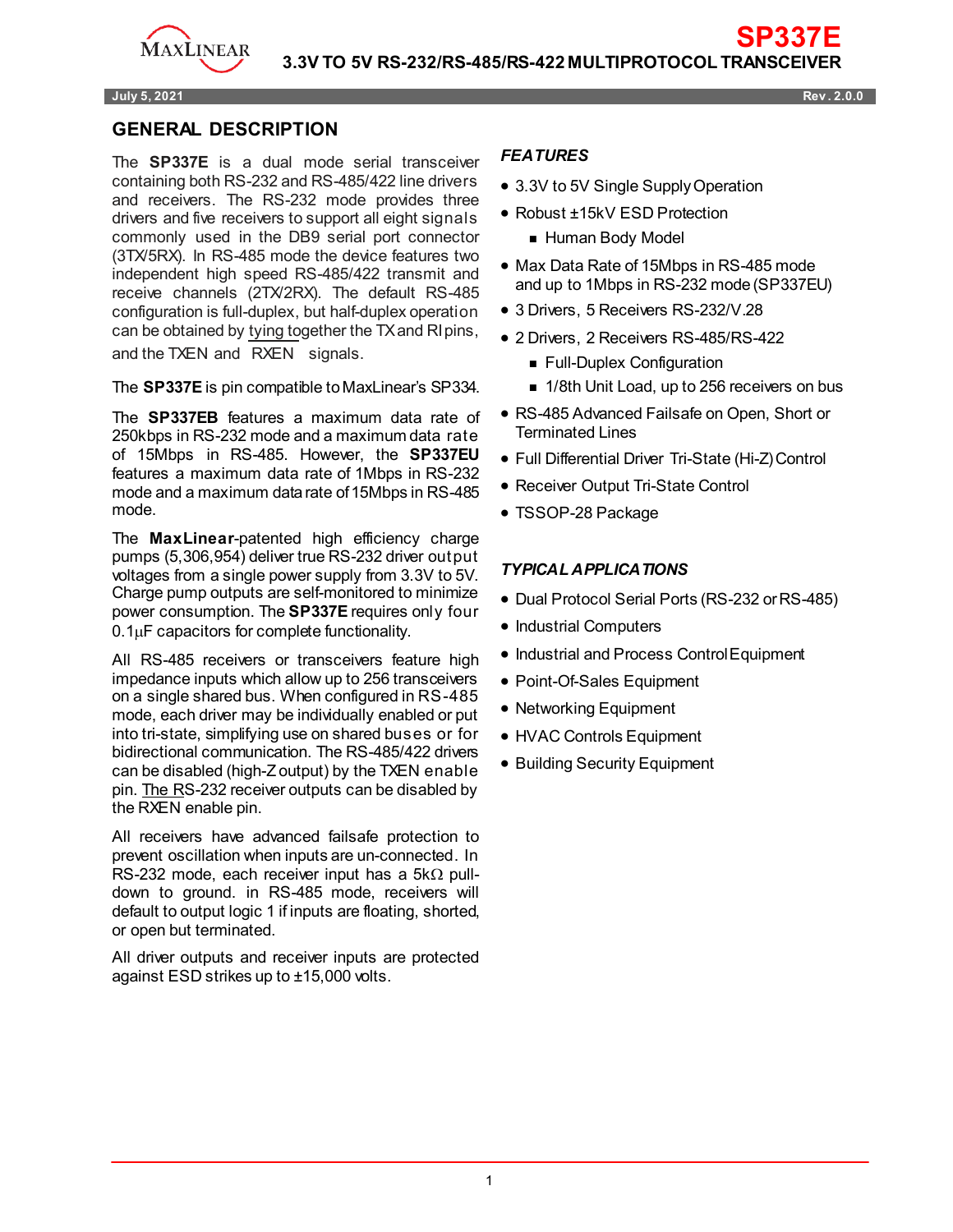





### *ORDERING INFORMATION*

| <b>PART NUMBER</b>  | <b>OPERATING TEMPERATURE RANGE</b>                              | <b>PACKAGE</b> | <b>PACKAGING METHOD</b> | LEAD-FREE |  |
|---------------------|-----------------------------------------------------------------|----------------|-------------------------|-----------|--|
| SP337EBEY-L         | $-40^{\circ}$ C to $+85^{\circ}$ C                              | 28-pin TSSOP   | Tube                    | Yes       |  |
| SP337EBEY-L/TR      | -40 $^{\circ}$ C to +85 $^{\circ}$ C                            | 28-pin TSSOP   | Tape and Reel           | Yes       |  |
| SP337EUEY-L         | -40 $^{\circ}$ C to +85 $^{\circ}$ C                            | 28-pin TSSOP   | Tube                    | Yes       |  |
| SP337EUEY-L/TR      | -40 $^{\circ}$ C to +85 $^{\circ}$ C                            | 28-pin TSSOP   | Tape and Reel           | Yes       |  |
| XR21B1420L28-0A-EVB | The XR21B1420 Evaluation Board includes the SP339E transceiver. |                |                         |           |  |

*NOTE: For the most up-to-date ordering information and additional information on environmental rating, go to*  w ww.maxlinear.com/SP337*.*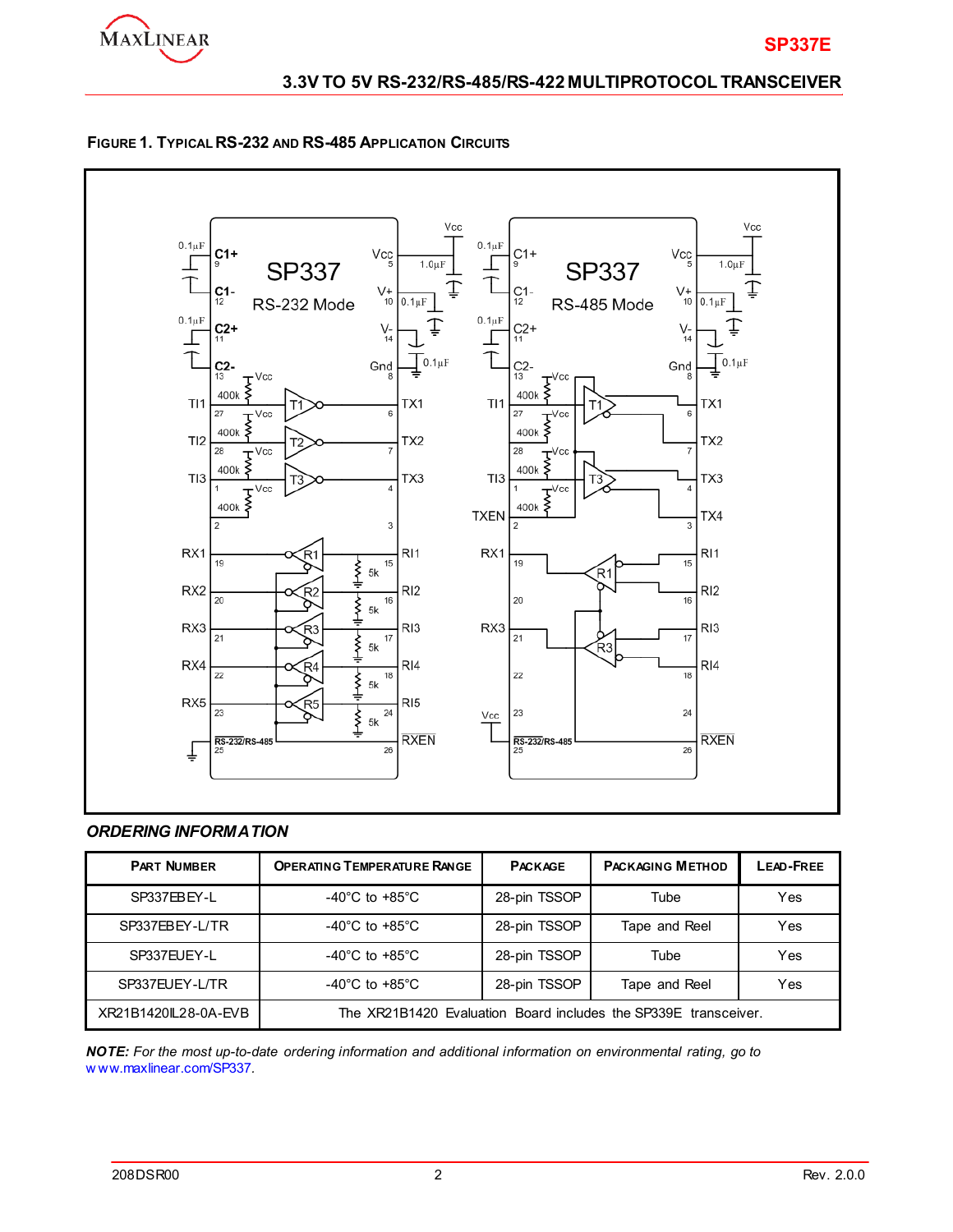

# **PIN DESCRIPTIONS**

# **Pin Assignments**

| PIN#           | <b>PIN NAME</b> | <b>TYPE</b>  | <b>DESCRIPTION</b>                             |                                                                                                                              |  |  |  |
|----------------|-----------------|--------------|------------------------------------------------|------------------------------------------------------------------------------------------------------------------------------|--|--|--|
|                |                 |              | <b>RS-232</b>                                  | RS-485/RS-422                                                                                                                |  |  |  |
|                |                 |              | T3 Driver TTL input                            | T3 Driver TTL input                                                                                                          |  |  |  |
| 1              | T <sub>13</sub> | <b>Input</b> |                                                | This pin has a 400k pull-up to Vcc in both RS-232 and RS-485 modes.<br>The pull-up is disabled in the SP337EU shutdown mode. |  |  |  |
|                |                 |              | X*                                             | Only RS-485 mode                                                                                                             |  |  |  |
| $\overline{2}$ | <b>TXEN</b>     | <b>Input</b> |                                                | This pin has a 400k pull-up to Vcc in both RS-232 and RS-485 modes.<br>The pull-up is disabled in the SP337EU shutdown mode. |  |  |  |
| 3              | TX4             | Output       | $\mathsf{X}^\star$                             | $T3(Z)$ Inverting Output                                                                                                     |  |  |  |
| 4              | TX3             | Output       | T3 Driver Output                               | T3(Y) Non-Inverting Output                                                                                                   |  |  |  |
| 5              | Vcc             | Pow er       |                                                | Pow er Supply Voltage, betw een 3.3V and 5V                                                                                  |  |  |  |
| 6              | TX1             | Output       | T1 Driver Output                               | T1(Y) Non-Inverting Output                                                                                                   |  |  |  |
| 7              | TX2             | Output       | T2 Driver Output                               | T1(Z) Inverting Output                                                                                                       |  |  |  |
| 8              | <b>GND</b>      | Pow er       | Ground                                         |                                                                                                                              |  |  |  |
| 9              | $C1+$           | Pump         | Positive Terminal of Positive Flying Capacitor |                                                                                                                              |  |  |  |
| 10             | $V +$           | Pump         | Vdd Storage Capacitor                          |                                                                                                                              |  |  |  |
| 11             | $C2+$           | Pump         | Positive Terminal of Negative Flying Capacitor |                                                                                                                              |  |  |  |
| 12             | $C1-$           | Pump         | Negative Terminal of Positive Flying Capacitor |                                                                                                                              |  |  |  |
| 13             | $C2-$           | Pump         |                                                | Negative Terminal of Negative Flying Capacitor                                                                               |  |  |  |
| 14             | $V -$           | Pump         |                                                | <b>Vss Storage Capacitor</b>                                                                                                 |  |  |  |
| 15             | RI <sub>1</sub> | <b>Input</b> | R1 Receiver Input, 5k pull-down                | R1(B) Receiver Inverting Input                                                                                               |  |  |  |
| 16             | R12             | <b>Input</b> | R2 Receiver Input, 5k pull-down                | R1(A) Receiver Non-Inverting Input                                                                                           |  |  |  |
| 17             | R <sub>13</sub> | <b>Input</b> | R3 Receiver Input, 5k pull-down                | R3(A) Receiver Non-Inverting Input                                                                                           |  |  |  |
| 18             | R <sub>4</sub>  | <b>Input</b> | R4 Receiver Input, 5k pull-down                | R3(B) Receiver Inverting Input                                                                                               |  |  |  |
| 19             | RX1             | Output       |                                                | R1 Receiver Output                                                                                                           |  |  |  |
| 20             | RX <sub>2</sub> | Output       | R2 Receiver Output                             | $X^*$                                                                                                                        |  |  |  |
| 21             | RX3             | Output       |                                                | R3 Receiver Output                                                                                                           |  |  |  |
| 22             | RX4             | Output       | R4 Receiver Output                             | $X^*$                                                                                                                        |  |  |  |
| 23             | RX <sub>5</sub> | Output       | R5 Receiver Output                             | X*                                                                                                                           |  |  |  |
| 24             | RI <sub>5</sub> | <b>Input</b> | R5 Receiver Input, 5k pull-down                | $X^*$                                                                                                                        |  |  |  |
| 25             | RS232/RS485     | Input        |                                                | Mode select, either RS-232 (low) or RS-485/422 (high) mode                                                                   |  |  |  |
| 26             | RXEN            | <b>Input</b> |                                                | Receiver enable for both RS-232 and RS-485/422 mode (Active low)                                                             |  |  |  |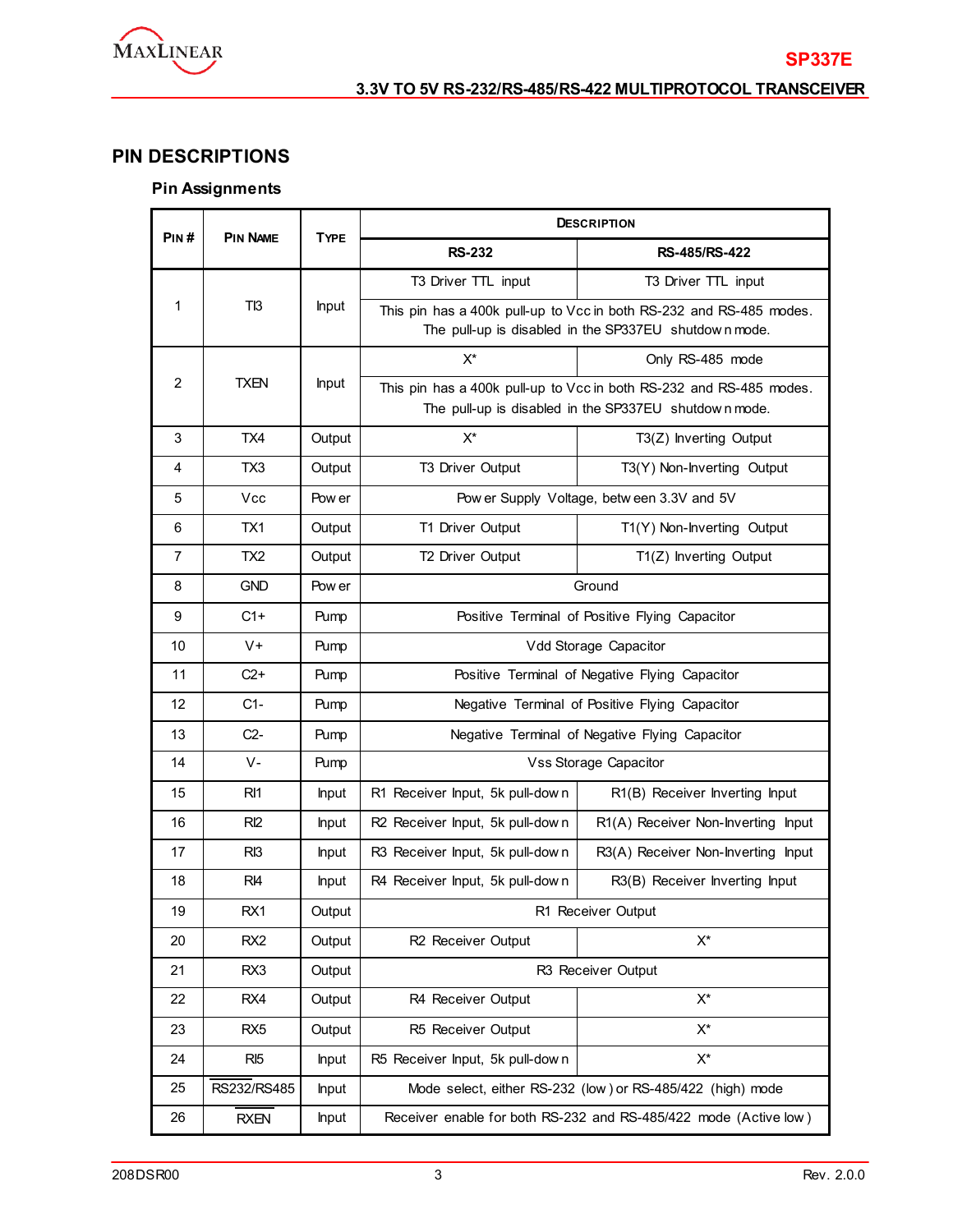

### **Pin Assignments**

| PIN#      | <b>PIN NAME</b> | <b>TYPE</b>                                                                                                                  | <b>DESCRIPTION</b>          |                                                                                                                              |  |  |  |
|-----------|-----------------|------------------------------------------------------------------------------------------------------------------------------|-----------------------------|------------------------------------------------------------------------------------------------------------------------------|--|--|--|
|           |                 | <b>RS-232</b>                                                                                                                | <b>RS-485/RS-422</b>        |                                                                                                                              |  |  |  |
|           |                 |                                                                                                                              | T1 Driver Input             | T1 Driver Input                                                                                                              |  |  |  |
| 27<br>TI1 | <b>Input</b>    | This pin has a 400k pull-up to Vcc in both RS-232 and RS-485 modes.<br>The pull-up is disabled in the SP337EU shutdown mode. |                             |                                                                                                                              |  |  |  |
|           |                 |                                                                                                                              | T <sub>2</sub> Driver Input | X*                                                                                                                           |  |  |  |
| 28        | T12             | <b>Input</b>                                                                                                                 |                             | This pin has a 400k pull-up to Vcc in both RS-232 and RS-485 modes.<br>The pull-up is disabled in the SP337EU shutdown mode. |  |  |  |

 $*$  Pins marked with an Xin the above table are ignored or "don't care" in the listed mode, provided they do not exceed  $\rm V_{CC}$  or go below ground. Some of these pins have a pull-up to  $\rm V_{CC}$  which remains active in both RS-232andRS-485 mode, but is disabled in theSP337EU shutdown mode.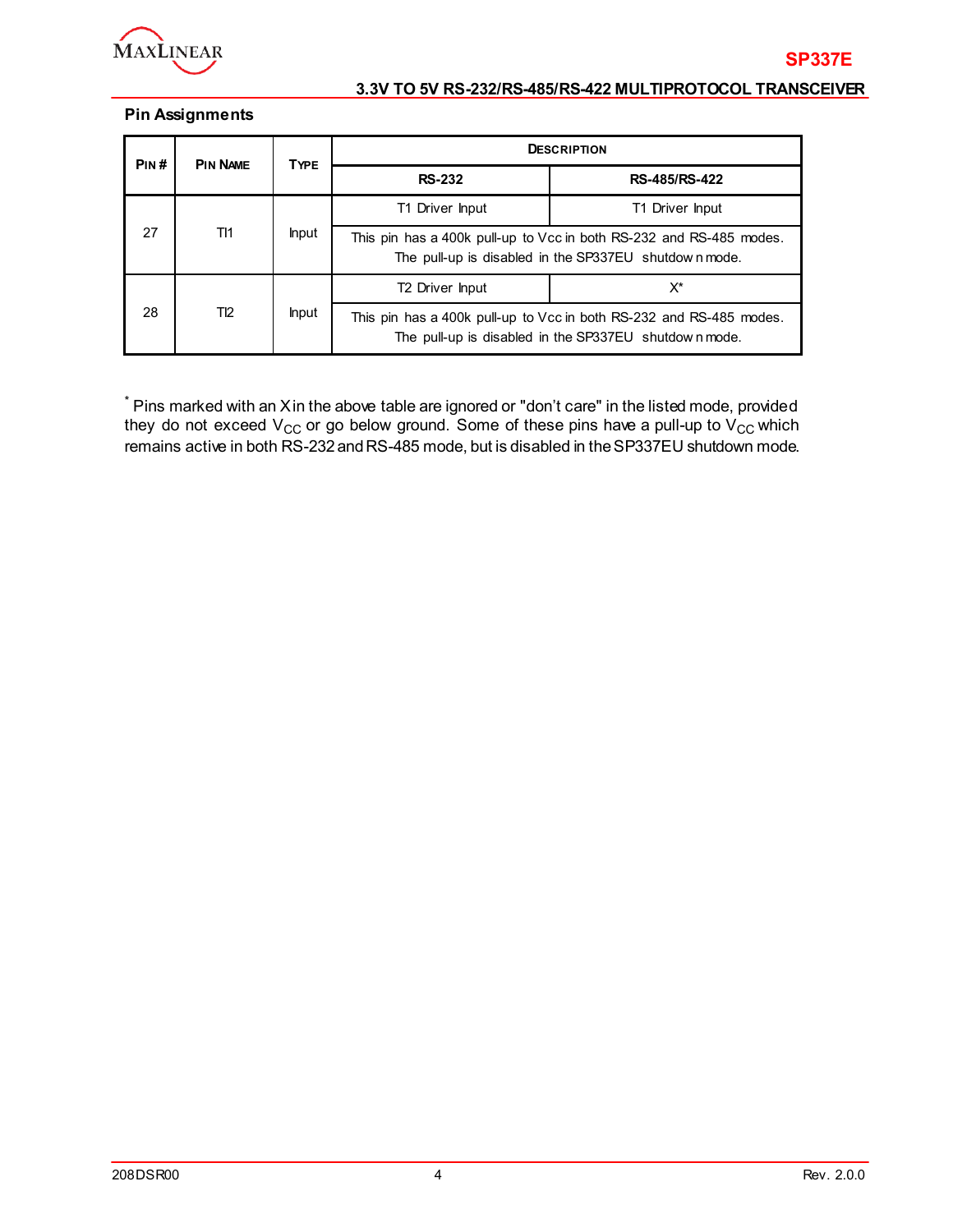

### **ABSOLUTE MAXIMUM RATINGS**

These are stress ratings only and functional operation of the device at these ratings or any other above those indicated in the operation sections to the specif ications below is not implied. Exposure to absolute maximum rating conditions for extended periods of time may affect reliability and cause permanent damage to the device.

| Supply Voltage V <sub>CC</sub>                                         | $+6.0V$                               |  |  |
|------------------------------------------------------------------------|---------------------------------------|--|--|
| Receiver Input $V_{IN}$ (DC Input Voltage)                             | $-16V$ to $+16V$                      |  |  |
| Input Voltage at TTL input Pins                                        | $-0.3V$ to $Vcc + 0.5V$               |  |  |
| Driver Output Voltage (from Ground)                                    | $-7.5V$ to $+12.5V$                   |  |  |
| Short Circuit Duration, TXout to GND                                   | Continuous                            |  |  |
| Storage Temperature Range                                              | $-65^{\circ}$ C to + 150 $^{\circ}$ C |  |  |
| Lead Temperature (soldering, 10s)                                      | $+300^{\circ}$ C                      |  |  |
| Pow er Dissipation 28-pin TSSOP<br>(derate 12mW/°C above +70°C)        | 657mW                                 |  |  |
| <b>ESD Ratings</b>                                                     |                                       |  |  |
| HBM - Human Body Model (TX and RI Pins 3, 4, 6, 7, 15, 16, 17, 18, 24) | ±15kV                                 |  |  |
| HBM - Human Body Model (all other pins)                                | $±$ 2kV                               |  |  |
| IEC 61000-4-2 Airgap Discharge (TX & RI Pins)                          | ±15kV                                 |  |  |
| IEC 61000-4-2 Contact Discharge (TX & RI Pins)                         | ± 8kV                                 |  |  |

#### **CAUTION:**

ESD (Electrostatic Discharge) sensitive device. Permanent damage may occur on unconnected devices subject to high energy electrostatic fields. Unus ed dev ices must be stored in conductive foam or shunts. Personnel should be properly grounded prior to handling this device. The protective foam should be discharged to the destination socket before devices are removed.

# **ELECTRICAL CHARACTERISTICS**

**UNLESS OTHERW ISE NOTED:**  $V_{CC}$  **= +3.3V**  $\pm$ **5% OR +5.0V**  $\pm$ **5%, C1-C4 = 0.1** $\mu$ **F; T<sub>A</sub> = T<sub>MIN</sub> TO T<sub>MAX</sub>.** 

**TYPICAL VALUES ARE AT**  $V_{CC}$  **= 3.3V,**  $T_A$  **= +25<sup>o</sup>C.** 

| <b>SYMBOL</b>            | <b>PARAMETERS</b>                                           | MIN. | TYP. | MAX. | <b>UNITS</b> | <b>CONDITIONS</b>                               |  |  |  |
|--------------------------|-------------------------------------------------------------|------|------|------|--------------|-------------------------------------------------|--|--|--|
| DC CHARACTERISTICS       |                                                             |      |      |      |              |                                                 |  |  |  |
| $\mathsf{lc}_\mathsf{C}$ | Supply Current (RS-232)                                     |      | 1.5  | 6.0  | mA           | No Load, $RS232/RS485 = 0V$                     |  |  |  |
| $_{\rm{cc}}$             | Supply Current (RS-485)                                     |      | 7.0  | 15   | mA           | No Load, $RS232/RS485 = V_{CC}$                 |  |  |  |
| $_{\rm{cc}}$             | Vcc Shutdown Current<br>(SP337EU only)                      |      | 1.0  | 10.0 | μA           | TXEN = $0V$ , RXEN = $V_{cc}$<br>(SP337EU only) |  |  |  |
|                          | TRANSMITTER and LOGIC INPUT PINS: Pins 1, 2, 25, 26, 27, 28 |      |      |      |              |                                                 |  |  |  |
| $V_{\text{IH}}$          | Logic Input Voltage HIGH                                    | 2.0  |      |      | $\vee$       | $Vcc = 3.3V$                                    |  |  |  |
| $V_{\text{IH}}$          | Logic Input Voltage HIGH                                    | 2.4  |      |      | $\vee$       | $Vcc = 5.0V$                                    |  |  |  |
| $V_{IL}$                 | Logic Input Voltage LOW                                     |      |      | 0.8  | $\vee$       |                                                 |  |  |  |
| ŀμ.                      | Logic Input Leakage Current                                 |      |      | 1.0  | μA           | Input High $(V_{IN} = V_{CC})$                  |  |  |  |
| l <sub>ΡU</sub>          | Logic Input Pull-up Current                                 |      |      | 15.0 | μA           | Input Low $(V_{IN} = 0V)$                       |  |  |  |
| $V_{HYS}$                | Logic Input Hysteresis                                      |      | 0.5  |      | V            |                                                 |  |  |  |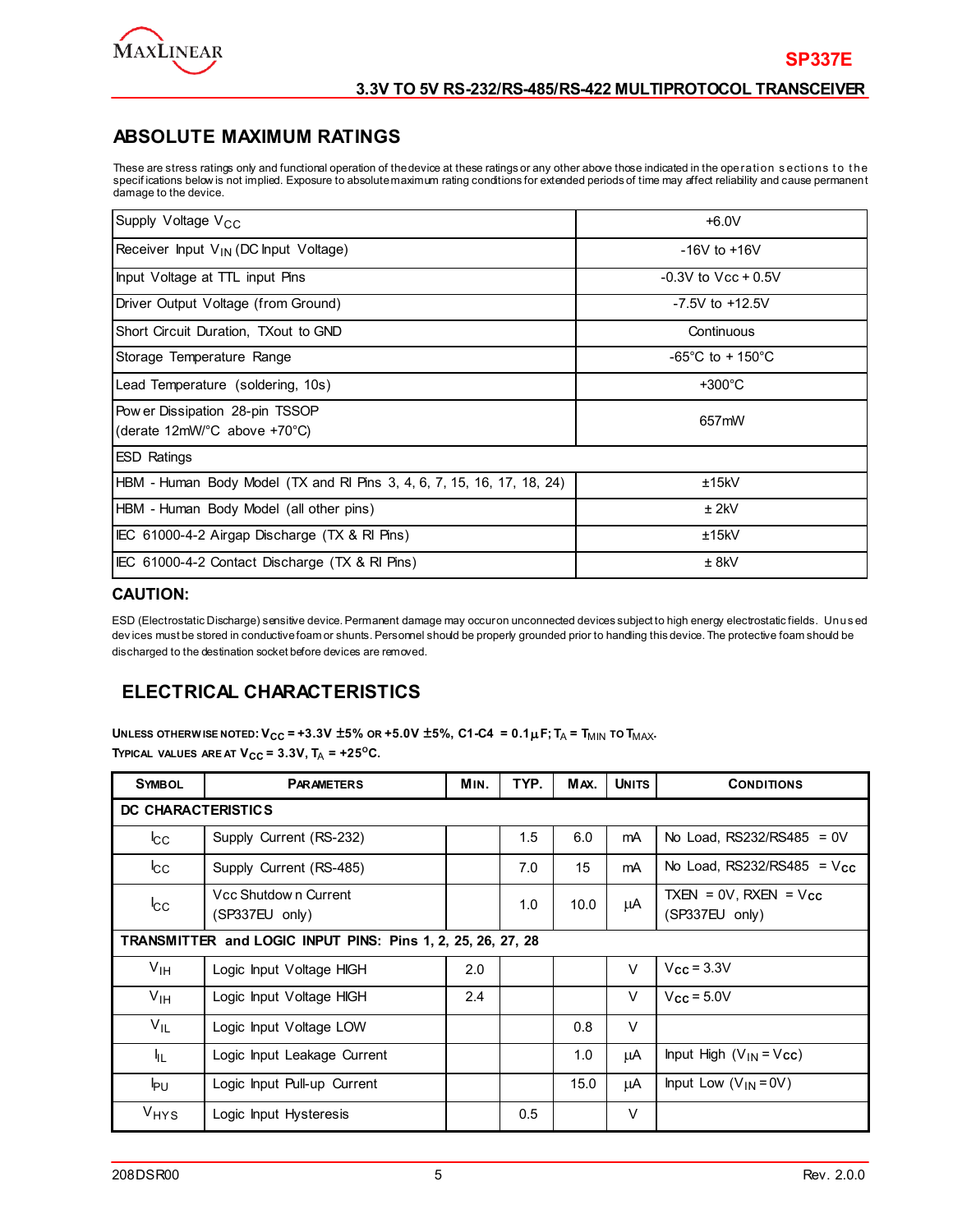

**UNLESS OTHERW ISE NOTED:**  $V_{CC}$  = +3.3V  $\pm$ 5% OR +5.0V  $\pm$ 5%, C1-C4 = 0.1 $\mu$ F; T<sub>A</sub> = T<sub>MIN</sub> to  $T_{MAX}$ . TYPICAL VALUES ARE AT  $V_{CC} = 3.3V$ ,  $T_A = +25^{\circ}C$ .

| <b>SYMBOL</b>   | <b>PARAMETERS</b>                                               | MIN.          | TYP.   | MAX.           | <b>UNITS</b> | <b>CONDITIONS</b>                              |
|-----------------|-----------------------------------------------------------------|---------------|--------|----------------|--------------|------------------------------------------------|
|                 | RS-232 and RS-485/422 RECEIVER OUTPUTS: Pins 19, 20, 21, 22, 23 |               |        |                |              |                                                |
| $V_{OH}$        | Receiver Output Voltage HIGH                                    | $V_{CC}$ -0.6 |        |                | V            | $I_{\text{OUT}} = 1.0 \text{mA}$               |
| $V_{OL}$        | Receiver Output Voltage LOW                                     |               |        | 0.4            | V            | $I_{\text{OUT}} = -3.2 \text{mA}$              |
| $\mathsf{loss}$ | Receiver Output ShortCircuit Current                            |               | ±40    | ±65            | mA           | 0 < V <sub>O</sub> < V <sub>cc</sub>           |
| $I_{OZ}$        | Receiver Output Leakage Current                                 |               | ±0.1   | ±1.5           | μA           | Receivers Disabled                             |
|                 | SINGLE-ENDED RECEIVER INPUTS (RS-232)                           |               |        |                |              |                                                |
|                 | Input Voltage Range                                             | $-15$         |        | $+15$          | V            |                                                |
|                 | Input Threshold Low                                             | 0.6           | 1.2    |                | V            | $V_{\text{CC}} = 3.3V$                         |
|                 |                                                                 | 0.8           | 1.5    |                | V            | $V_{CC}$ = 5.0V                                |
|                 |                                                                 |               | 1.5    | 2.0            | V            | $V_{\rm CC} = 3.3V$                            |
|                 | Input Threshold HIGH                                            |               | 1.8    | 2.4            | V            | $V_{CC}$ = 5.0V                                |
|                 | Input Hysteresis                                                |               | 0.5    |                | V            |                                                |
|                 | Input Resistance                                                | 3             | 5      | $\overline{7}$ | kΩ           |                                                |
|                 | DIFFERENTIAL RECEIVER INPUTS (RS-485 / RS-422)                  |               |        |                |              |                                                |
| $R_{IN}$        | Receiver Input Resistance                                       | 96            |        |                | kΩ           | $-7V \le V_{CM} \le +12V$                      |
| V <sub>TH</sub> | Receiver Differential Threshold                                 | $-200$        | $-125$ | $-50$          | mV           |                                                |
| $\Delta V$ TH   | Receiver Input Hysteresis                                       |               | 30     |                | mV           | $V_{CM} = 0V$                                  |
|                 |                                                                 |               |        | 125            | μA           | $V_{IN}$ = 12V                                 |
| <sup>I</sup> IN | Input Current                                                   |               |        | $-100$         | μA           | $V_{IN} = -7V$                                 |
|                 | SINGLE-ENDED DRIVER OUTPUTS (RS-232)                            |               |        |                |              |                                                |
| $V_{\rm O}$     | Output Voltage Swing                                            | ±5.0          | ±5.4   |                | V            | Output Loaded with $3k\Omega$ to Gnd           |
|                 |                                                                 |               |        | ±7.0           | V            | No Load Output                                 |
|                 | Short Circuit Current                                           |               |        | ±60            | mA           | $V_O = 0V$                                     |
|                 | Pow er Off Impedance                                            | 300           | 10M    |                | $\Omega$     | $V_{CC} = 0V; V_{O} = \pm 2V$                  |
|                 | DIFFERENTIAL DRIVER OUTPUTS (RS-485 / RS-422)                   |               |        |                |              |                                                |
|                 |                                                                 | 2             |        | $V_{\rm CC}$   | V            | $R_1$ = 100 $\Omega$ (RS-422), Figure 2        |
|                 |                                                                 | 1.5           |        | $V_{\rm CC}$   | V            | $R_1$ = 54 $\Omega$ (RS-485), Figure 2         |
| $V_{OD}$        | Differential Driver Output (Tx_Out)                             | 1.5           |        | $\rm v_{cc}$   | V            | $VCM = -7V$ , Figure 3                         |
|                 |                                                                 | 1.5           |        | $V_{\rm CC}$   | V            | $VCM$ = +12V, Figure 3                         |
| $\Delta V_{OD}$ | Change In Magnitude of<br>Differential Output Voltage           | $-0.2$        |        | $+0.2$         | V            | $R_1 = 54\Omega$ or 100 $\Omega$ , Figure 2    |
| $V_{OC}$        | Driver CommonMode Output Voltage                                |               |        | 3              | V            | $R_1 = 54\Omega$ or 100 $\Omega$ , Figure 2    |
| $\Delta V_{OC}$ | Change In Magnitude of<br>Common Mode Output Voltage            |               |        | 0.2            | V            | $R_L$ = 54 $\Omega$ or 100 $\Omega$ , Figure 2 |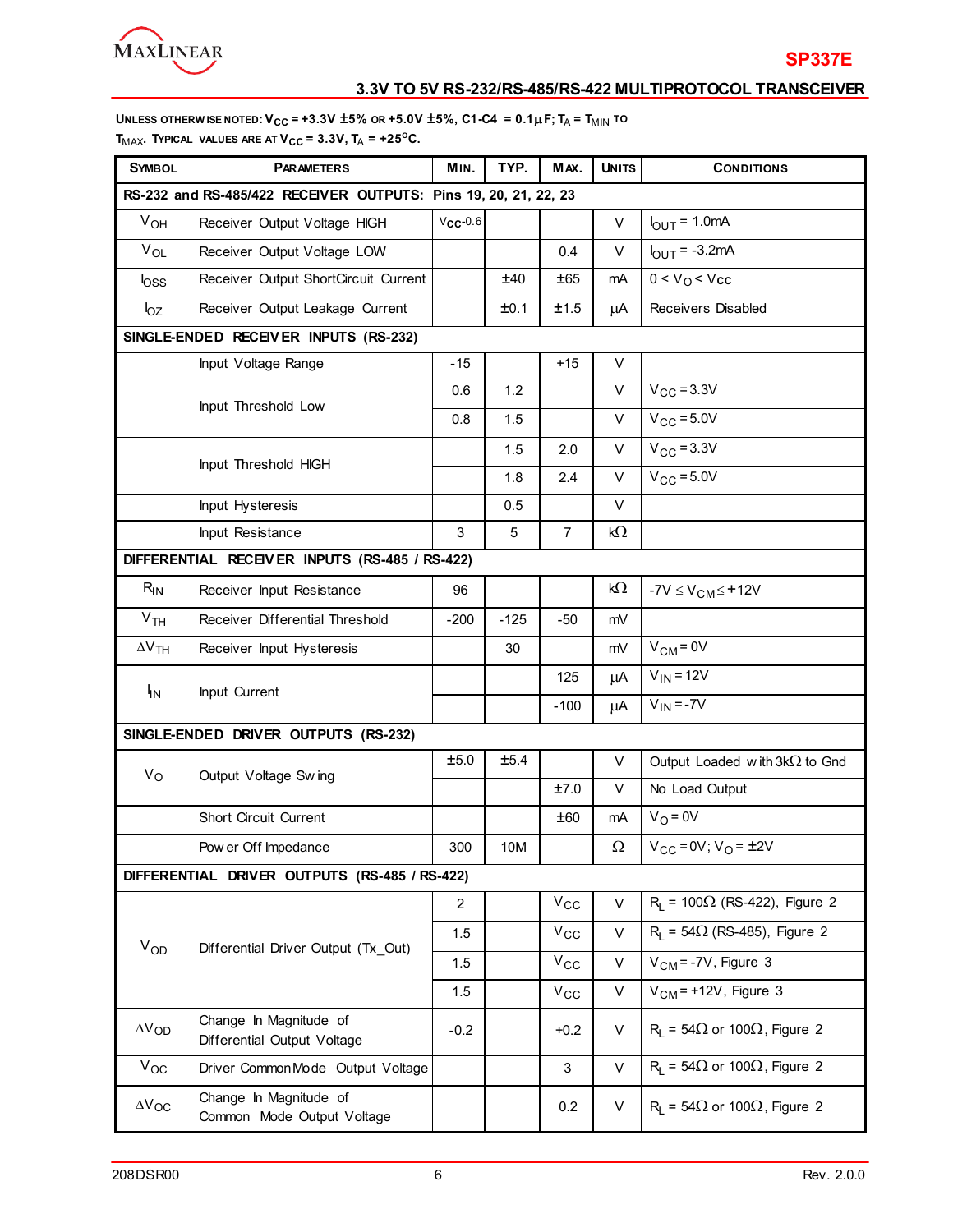

UNLESS OTHERW ISE NOTED:  $V_{CC}$  = +3.3V  $\pm$ 5% OR +5.0V  $\pm$ 5%, C1-C4 = 0.1 $\mu$ F; T<sub>A</sub> = T<sub>MIN</sub> TO T<sub>MAX</sub>. **TYPICAL VALUES ARE AT**  $V_{CC} = 3.3V$ **,**  $T_A = +25^{\circ}C$ **.** 

| <b>SYMBOL</b>                                    | <b>PARAMETERS</b>                                                                 | MIN. | TYP. | MAX. | <b>UNITS</b> | <b>CONDITIONS</b>                                                                                               |  |  |
|--------------------------------------------------|-----------------------------------------------------------------------------------|------|------|------|--------------|-----------------------------------------------------------------------------------------------------------------|--|--|
| logp                                             | Driver Output Short Circuit Current                                               |      |      | ±250 | mA           | $V = +12V$ to -7V, Figure 4                                                                                     |  |  |
| $\mathsf{I}_{\mathsf{O}}$                        | Output Leakage Current                                                            |      |      | ±100 | μA           | TXEN = $0V$ or Shutdow n,<br>$V_O$ = +12V to -7V, Vcc = 0V or<br>5.25V                                          |  |  |
|                                                  | <b>TIMING CHARACTERISTICS</b>                                                     |      |      |      |              |                                                                                                                 |  |  |
|                                                  | RS-232 (SP337EB ONLY) DATA RATE = 250kbps, ONE TRANSMITTER SWITCHING              |      |      |      |              |                                                                                                                 |  |  |
|                                                  | Maximum Data Rate                                                                 | 250  |      |      | kbps         | $R_L = 3k\Omega$ , $C_L = 1000pF$                                                                               |  |  |
| t <sub>PHL</sub> , t <sub>PLH</sub>              | Receiver Propagation Delay                                                        |      | 100  |      | ns           | $C_L$ = 150pF, Figures 20 and 21                                                                                |  |  |
| ∣ t <sub>PHL</sub> -t <sub>PLH</sub> ∣           | Receiver Skew                                                                     |      |      | 100  | ns           | $C_1$ = 150pF, Figures 20 and 21                                                                                |  |  |
| t <sub>PHL</sub> , t <sub>PLH</sub>              | Driver Propagation Delay                                                          |      | 800  |      | ns           |                                                                                                                 |  |  |
| $\mid$ t <sub>PHL</sub> -t <sub>PLH</sub> $\mid$ | <b>Driver Skew</b>                                                                |      |      | 400  | ns           |                                                                                                                 |  |  |
|                                                  | Receiver Output Enable time                                                       |      |      | 400  | ns           |                                                                                                                 |  |  |
|                                                  | Receiver Output Disable time                                                      |      |      | 400  | ns           |                                                                                                                 |  |  |
| $t$ <sub>THL,</sub> $t$ <sub>TLH</sub>           | Transition-Region Slew Rate from<br>+3.0V to -3.0V or -3.0V to +3.0V              | 4    |      | 30   | $V/\mu s$    | $V_{CC}$ = 3.3V, R <sub>L</sub> = 3k $\Omega$ to 7k $\Omega$ ,<br>$C_L$ = 150pF to 2500pF,<br>Figures 18 and 19 |  |  |
|                                                  | RS-232 (SP337EU ONLY) DATA RATE = 1Mbps, ONE TRANSMITTER SWITCHING                |      |      |      |              |                                                                                                                 |  |  |
|                                                  | Maximum Data Rate                                                                 | 1    |      |      | <b>Mbps</b>  | $R_L = 3k\Omega$ , $C_L = 250pF$                                                                                |  |  |
| t <sub>PHL</sub> , t <sub>PLH</sub>              | Receiver Propagation Delay                                                        |      | 100  |      | ns           | $C_1$ = 150pF, Figures 20 and 21                                                                                |  |  |
| ∣ t <sub>РНL</sub> -t <sub>РLН</sub> ∣           | Receiver Skew                                                                     |      |      | 100  | ns           | $C_1$ = 150pF, Figures 20 and 21                                                                                |  |  |
| t <sub>PHL</sub> , t <sub>PLH</sub>              | Driver Propagation Delay                                                          |      | 250  |      | ns           |                                                                                                                 |  |  |
|                                                  | <b>Driver Skew</b>                                                                |      |      | 150  | ns           |                                                                                                                 |  |  |
|                                                  | Receiver Output Enable time                                                       |      |      | 400  | ns           |                                                                                                                 |  |  |
|                                                  | Receiver Output Disable time                                                      |      |      | 400  | ns           |                                                                                                                 |  |  |
| t <sub>THL,</sub> t <sub>TLH</sub>               | Transition-Region Slew Rate from<br>+3.0V to -3.0V or -3.0V to +3.0V              | 50   |      |      | $V/\mu s$    | $V_{CC} = 3.3V$ , R <sub>L</sub> = 3k $\Omega$ ,<br>$C_1$ = 150pF, Figures 18 and 19                            |  |  |
|                                                  | RS-485/RS-422 (SP337EB and SP337EU) DATA RATE = 15Mbps, ONE TRANSMITTER SWITCHING |      |      |      |              |                                                                                                                 |  |  |
|                                                  | Maximum Data Rate                                                                 | 15   | 20   |      | <b>Mbps</b>  | $R_{\text{DIFF}}$ = 54 $\Omega$ , C <sub>L</sub> = 50pF                                                         |  |  |
| t <sub>DPHL</sub> , t <sub>DPLH</sub>            | Differential Output Propagation<br>Delay Time                                     |      | 60   | 120  | ns           | Figures 5 and 6                                                                                                 |  |  |
| $t_{R_1}t_{F_2}$                                 | Driver Rise and Fall Time                                                         |      | 15   | 25   | ns           | Figures 5 and 6                                                                                                 |  |  |
| t <sub>DPHL</sub> -<br>$t_{\text{DPLH}}$         | Driver Propagation Delay Skew                                                     |      |      | 10   | ns           | Figures 5 and 6                                                                                                 |  |  |
| t <sub>DZH</sub> , t <sub>DZL</sub>              | Driver Output Enable Time                                                         |      |      | 400  | ns           | Figures 7, 8, 9 and 10                                                                                          |  |  |
| $t_{DHZ}$ , $t_{DLZ}$                            | Driver Output Disable Time                                                        |      |      | 400  | ns           | Figures 7, 8, 9 and 10                                                                                          |  |  |
| t <sub>PHL</sub> , t <sub>PLH</sub>              | Receiver Propagation Delay                                                        |      | 80   | 150  | ns           | Figures 11 and 12                                                                                               |  |  |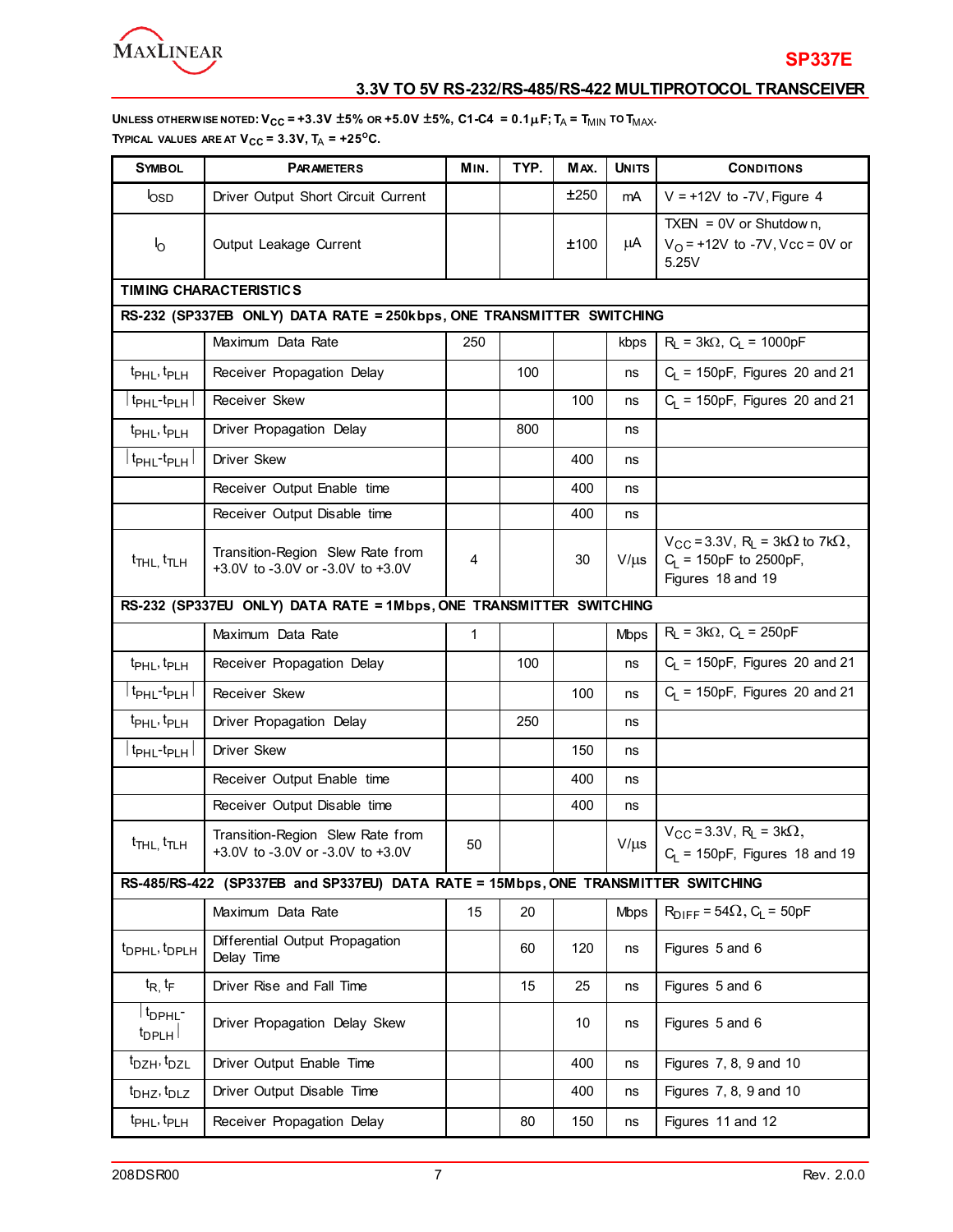

**UNLESS OTHERW ISE NOTED:**  $V_{CC}$  = +3.3V  $\pm$ 5% OR +5.0V  $\pm$ 5%, C1-C4 = 0.1 $\mu$ F; T<sub>A</sub> = T<sub>MIN</sub> to  $T_{MAX}$ . TYPICAL VALUES ARE AT  $V_{CC} = 3.3V$ ,  $T_A = +25^{\circ}C$ .

| <b>SYMBOL</b>              | <b>PARAMETERS</b>                                      | MIN. | TYP. | MAX. | <b>UNITS</b> | <b>CONDITIONS</b> |  |  |
|----------------------------|--------------------------------------------------------|------|------|------|--------------|-------------------|--|--|
| $t_{ZH}$                   | Receiver Enable to Output High                         |      | 100  | 200  | ns           | Figures 13 and 14 |  |  |
| $t_{ZL}$                   | Receiver Enable to Output Low                          |      | 100  | 200  | ns           | Figures 13 and 15 |  |  |
| $t_{HZ}$                   | Receiver Output High to Disable                        |      | 100  | 200  | ns           | Figures 13 and 16 |  |  |
| $t_{LZ}$                   | Receiver Output Low to Disable                         |      | 100  | 200  | ns           | Figures 13 and 17 |  |  |
|                            | RS-485/RS-422 SHUTDOWN FEATURE APPLIES TO SP337EU ONLY |      |      |      |              |                   |  |  |
| t <sub>DZZV</sub>          | Shutdown to Driver Output Valid                        |      |      | 30   | <b>LLS</b>   |                   |  |  |
| <sup>t</sup> Dshutdw<br>n  | Driver Time to Shutdown                                |      | 100  |      | ns           |                   |  |  |
| t <sub>RZZV</sub>          | Shutdown to Receiver Output Valid                      |      |      | 30   | μs           |                   |  |  |
| <sup>t</sup> Rshutdw<br>n. | Receiver Time to Shutdown                              |      | 100  |      | ns           |                   |  |  |

### **FIGURE 2. RS-485 DRIVER DC TEST CIRCUIT**



**FIGURE 3. RS-485 DRIVER COMMON MODE LOAD TEST**

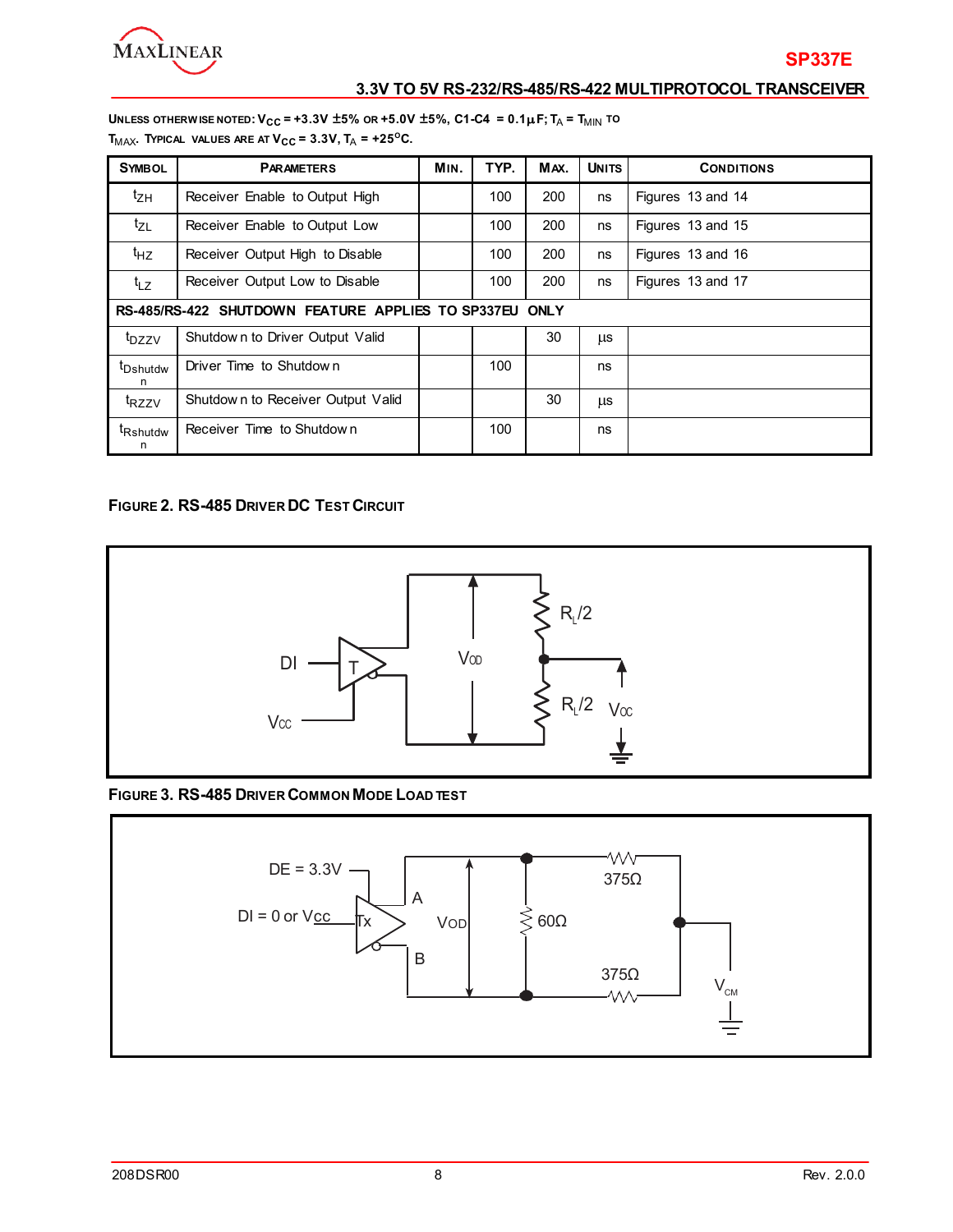

### **FIGURE 4. RS-485 DRIVER OUTPUT SHORT CIRCUIT TEST**



### **FIGURE 5. RS-485 DRIVER PROPAGATION DELAY TEST CIRCUIT**



#### **FIGURE 6. RS-485 DRIVER TIMING DIAGRAM**

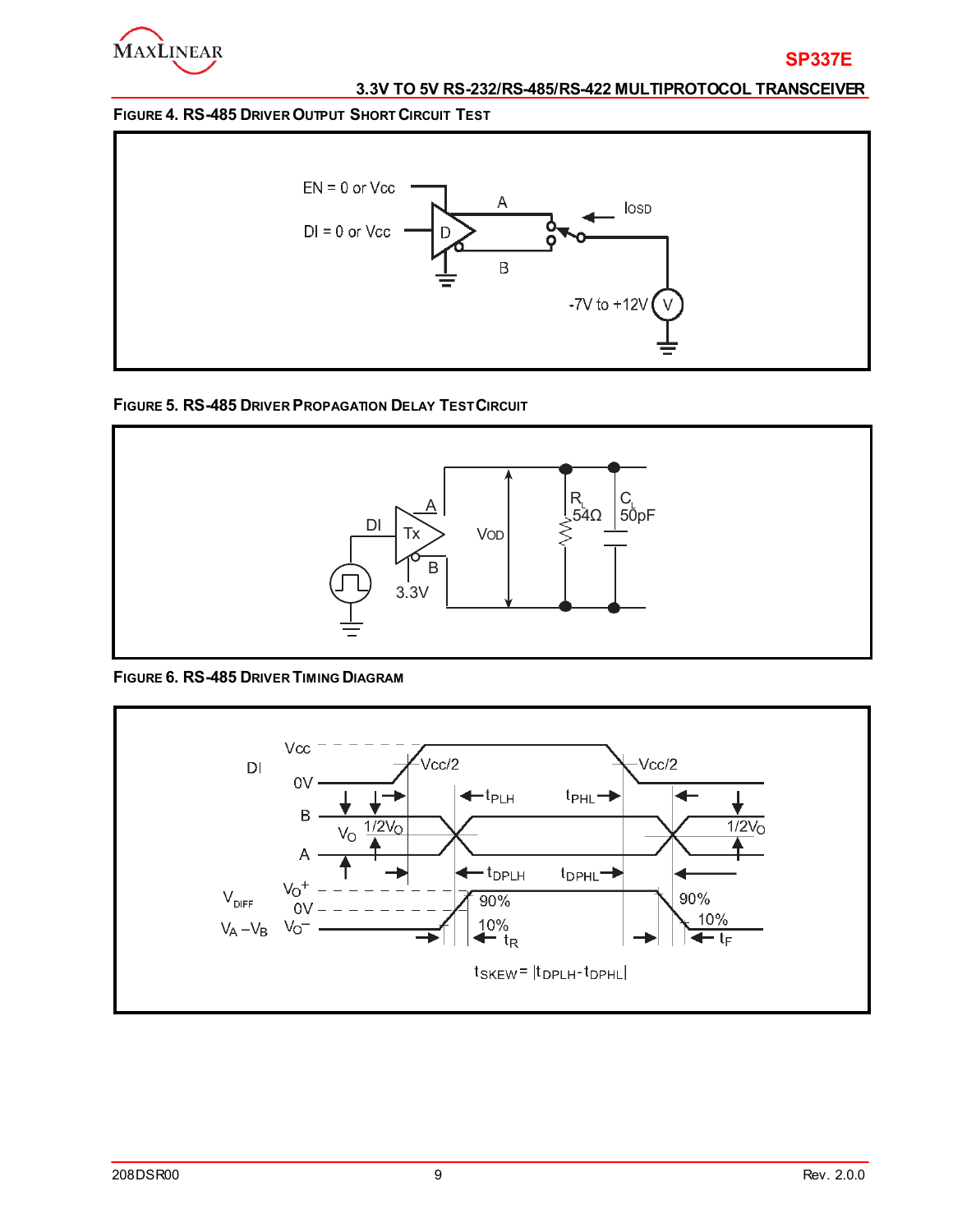

### **FIGURE 7. RS-485 DRIVER ENABLE AND DISABLE TEST CIRCUI**



### **FIGURE 8. RS-485 DRIVER ENABLE AND DISABLE TIMING DIAGRAM**



### **FIGURE 9. RS-485 DRIVER ENABLE AND DISABLE TEST CIRCUIT 2**

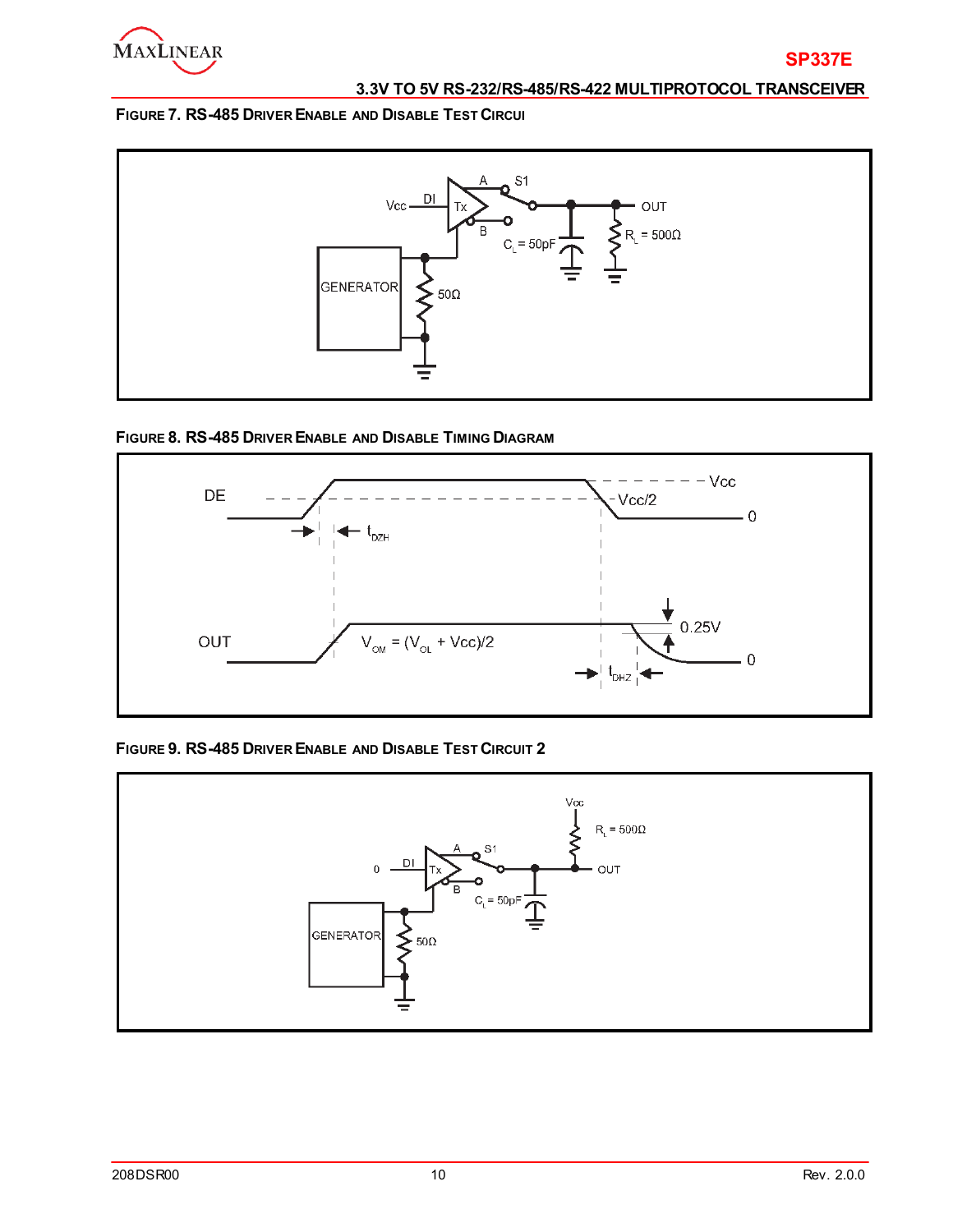

**FIGURE 10. RS-485 DRIVER ENABLE AND DISABLE TIMING DIAGRAM 2**



### **FIGURE 11. RS-485 RECEIVER PROPAGATION DELAY TEST CIRCUIT**



### **FIGURE 12. RS-485 RECEIVER PROPAGATION DELAY TIMING DIAGRAM**

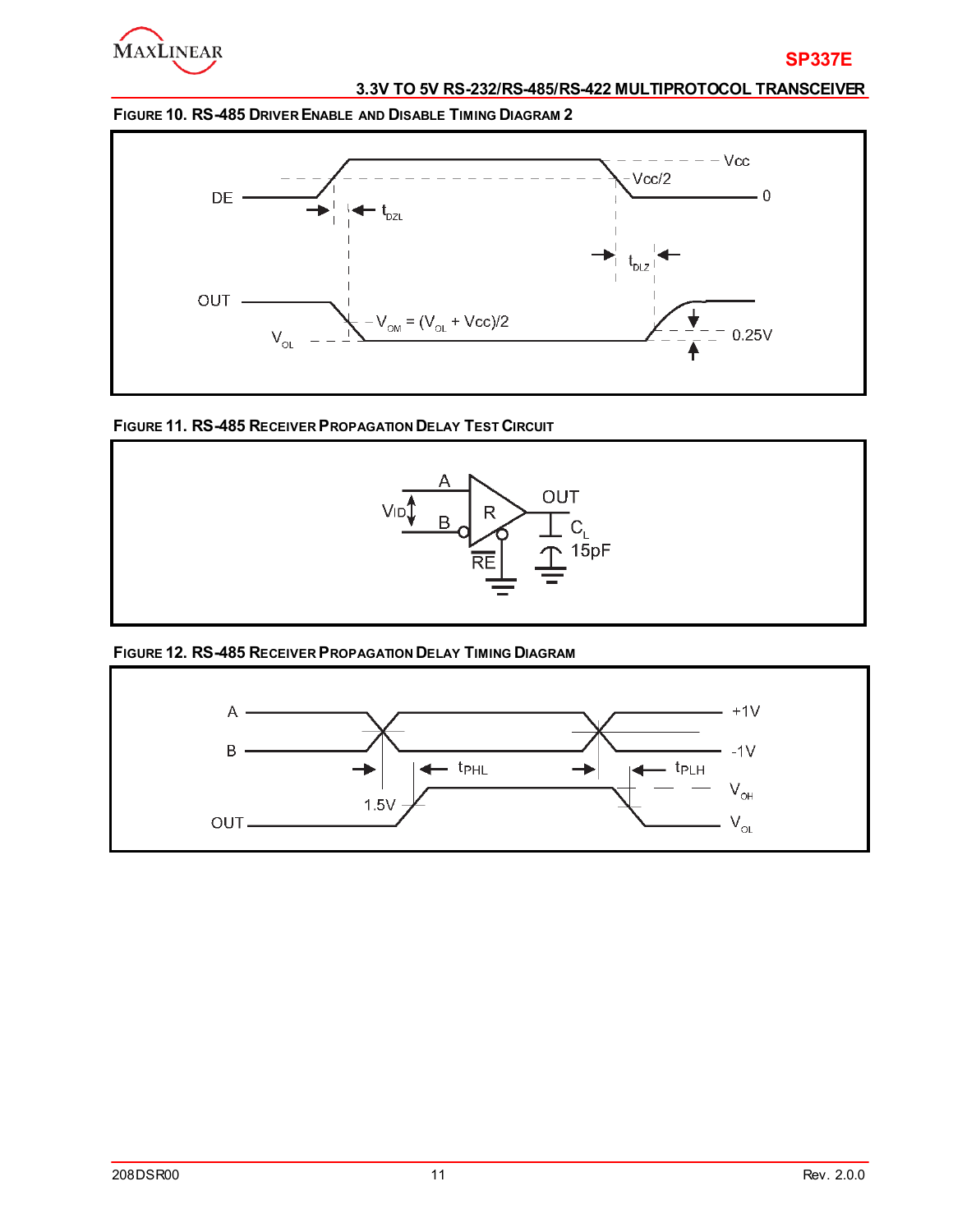

**FIGURE 13. RS-485 RECEIVER ENABLE AND DISABLE TIMES TEST CIRCUIT**



 **FIGURE 14. RS-485 RECEIVER ENABLE AND DISABLE TIMES TIMING DIAGRAM 1**



**FIGURE 15. RS-485 RECEIVER ENABLE AND DISABLE TIMES TIMING DIAGRAM 2**

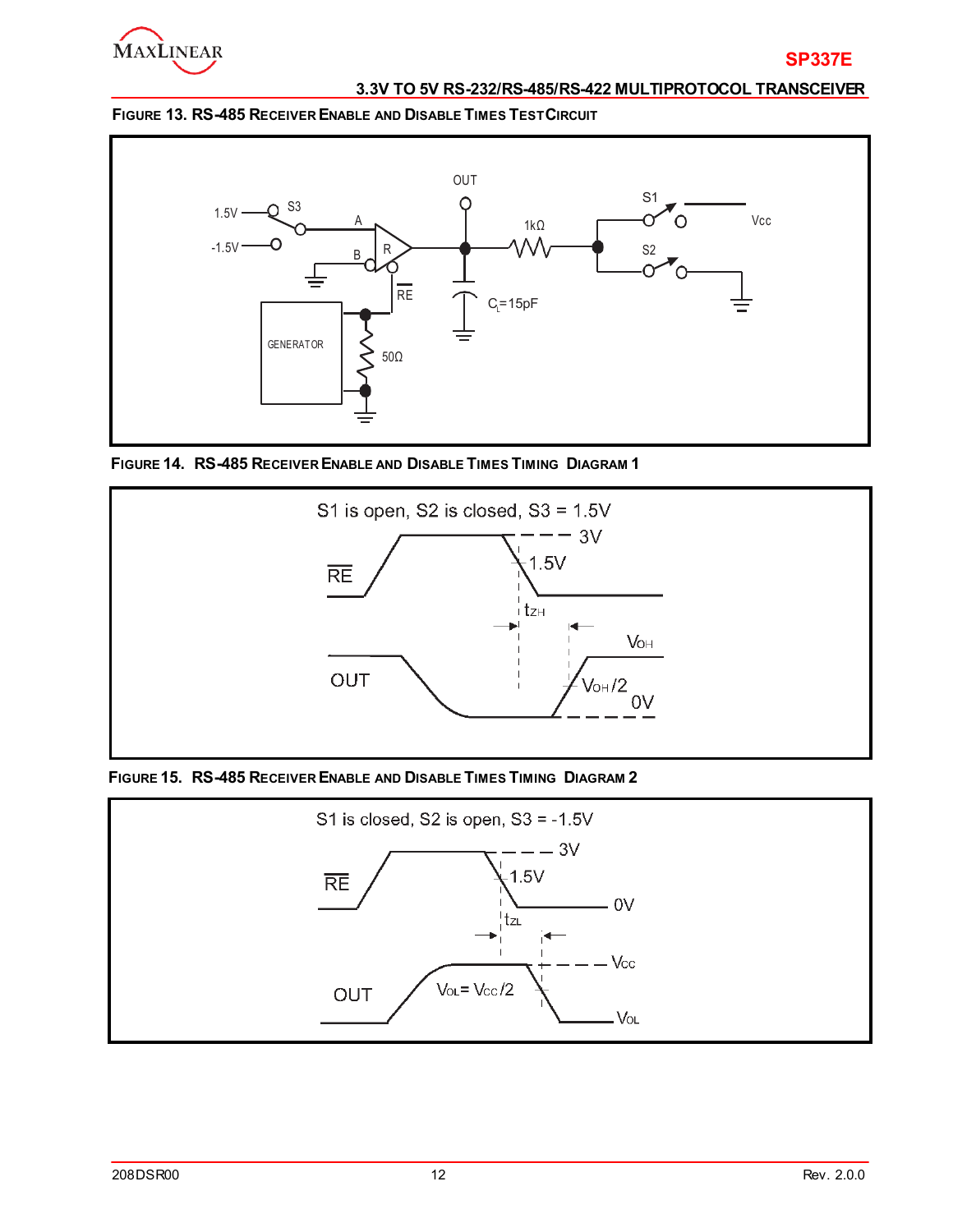

### **FIGURE 16. RS-485 RECEIVER ENABLE AND DISABLE TIMES TIMING DIAGRAM 3**



### **FIGURE 17. RS-485 RECEIVER ENABLE AND DISABLE TIMES TIMING DIAGRAM 4**



#### **FIGURE 18. RS-232 DRIVER OUTPUT SLEW RATE TEST CIRCUIT**

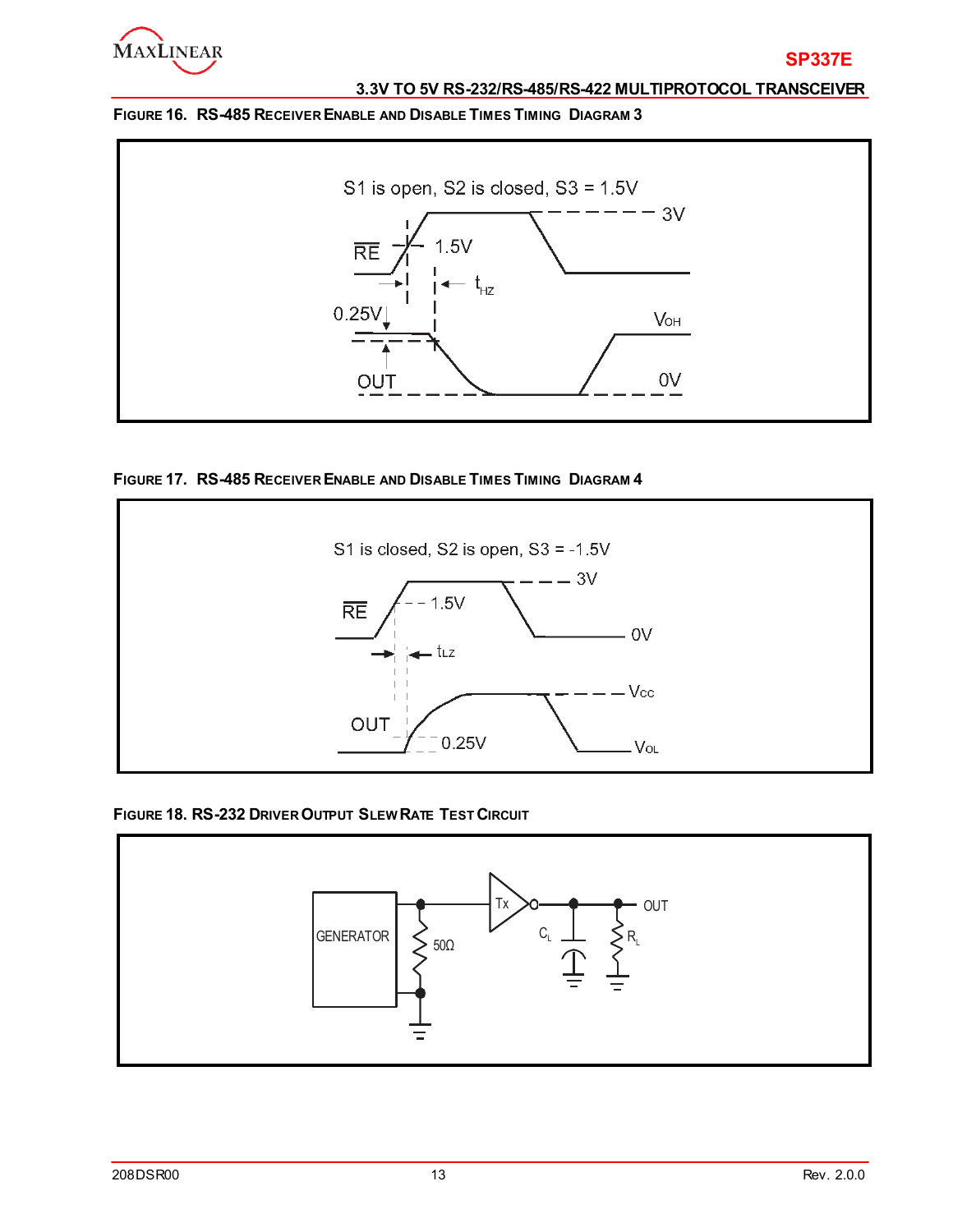

**FIGURE 19. RS-232 DRIVER OUTPUT SLEW RATE TIMING DIAGRAM**



**FIGURE 20. RS-232 RECEIVER PROPAGATION DELAY TESTCIRCUIT**



**FIGURE 21. RS-232 RECEIVER PROPAGATION DELAY TIMING DIAGRAM**

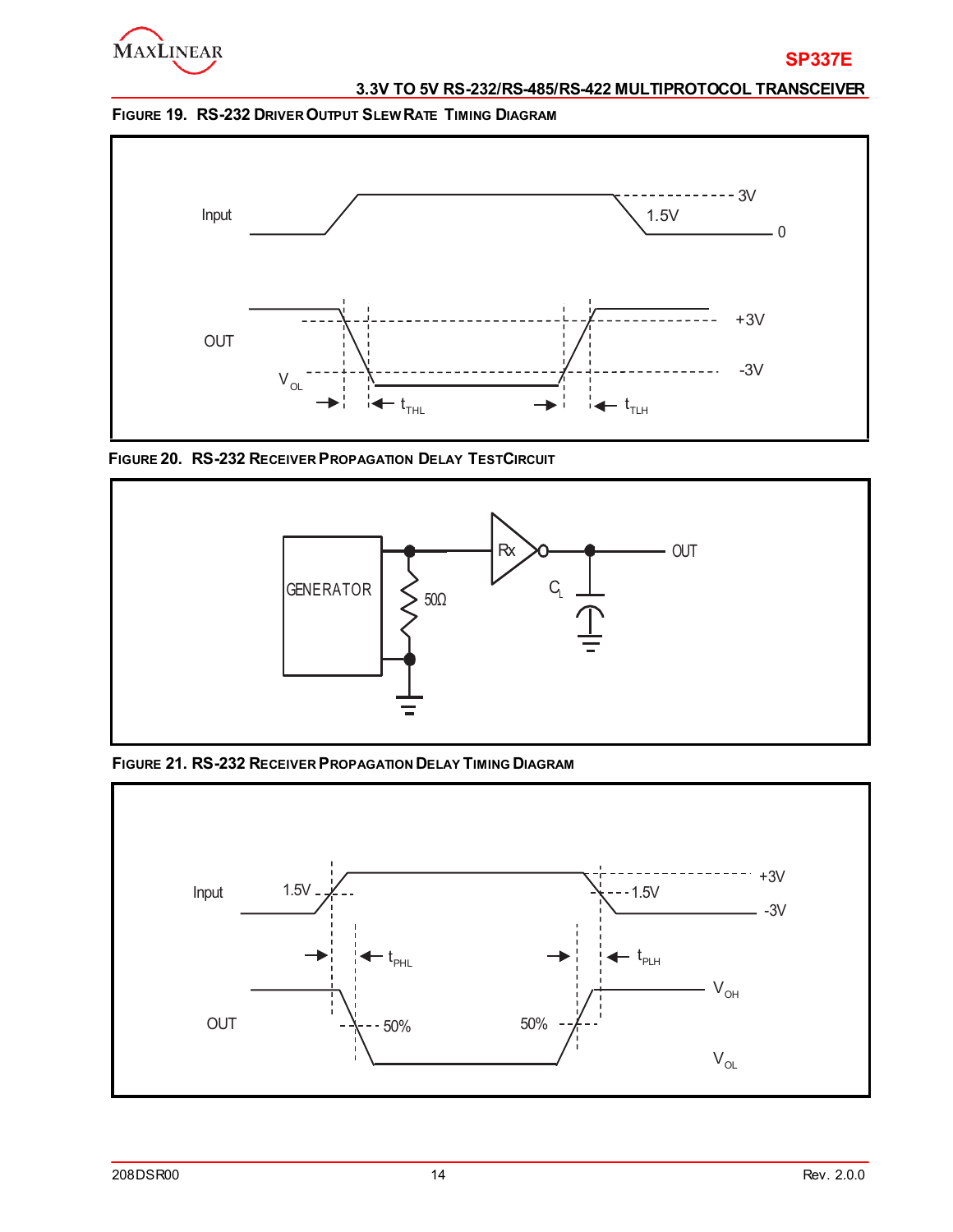

# **SP337E Mode Configuration Tables**

| RS232/RS485 | <b>TXEN</b> | <b>RXEN</b> | Operation                        |       | Charge Pump | Driver and Receiver                                                                  |
|-------------|-------------|-------------|----------------------------------|-------|-------------|--------------------------------------------------------------------------------------|
| Low         | Ignored     | Low         | <b>RS-232</b>                    | 3T/5R | <b>ON</b>   | Receivers Enabled                                                                    |
| Low         | Ignored     | High        | RS-232                           | 3T/5R | 0N          | Receivers Disabled<br>(High-Z Output)                                                |
| High        | Low         | Low         | RS-485/422<br><b>Full-Duplex</b> | 2T/2R | ON          | Drivers Disabled<br>(High-Z Output);<br><b>Receivers Enabled</b>                     |
| High        | High        | High        | RS-485/422<br>Full-Duplex        | 2T/2R | <b>ON</b>   | Drivers Enabled;<br><b>Receivers Disabled</b><br>(High-Z Output)                     |
| High        | Low         | High        | RS-485/422<br><b>Full-Duplex</b> | 2T/2R | <b>ON</b>   | Drivers Disabled<br>(High Z output);<br><b>Receivers Disabled</b><br>(High Z output) |
| High        | High        | Low         | RS-485/422<br><b>Full-Duplex</b> | 2T/2R | ON          | Drivers Enabled;<br><b>Receivers Enabled</b>                                         |

### **TABLE 1:SP337EB**

### **TABLE 2:SP337EU**

| RS232/RS485 | <b>TXEN</b> | <b>RXEN</b> | Operation                        |       | Charge Pump              | Driver and Receiver                                                                  |
|-------------|-------------|-------------|----------------------------------|-------|--------------------------|--------------------------------------------------------------------------------------|
| Low         | Ignored     | Low         | RS-232                           | 3T/5R | <b>ON</b>                | <b>Receivers Enabled</b>                                                             |
| Low         | Ignored     | High        | RS-232                           | 3T/5R | <b>ON</b>                | Receivers Disabled<br>(High-Z Output)                                                |
| High        | Low         | Low         | RS-485/422<br><b>Full-Duplex</b> | 2T/2R | <b>ON</b>                | Drivers Disabled<br>(High-Z Output);<br><b>Receivers Enabled</b>                     |
| High        | High        | High        | RS-485/422<br><b>Full-Duplex</b> | 2T/2R | <b>ON</b>                | Drivers Enabled;<br>Receivers Disabled<br>(High-Z Output)                            |
| High        | Low         | High        | RS-485/422<br><b>Full-Duplex</b> | 2T/2R | <b>OFF</b><br>(Shutdown) | <b>Drivers Disabled</b><br>(High Z output);<br>Receivers Disabled<br>(High Z output) |
| High        | High        | Low         | RS-485/422<br>Full-Duplex        | 2T/2R | <b>ON</b>                | Drivers Enabled;<br><b>Receivers Enabled</b>                                         |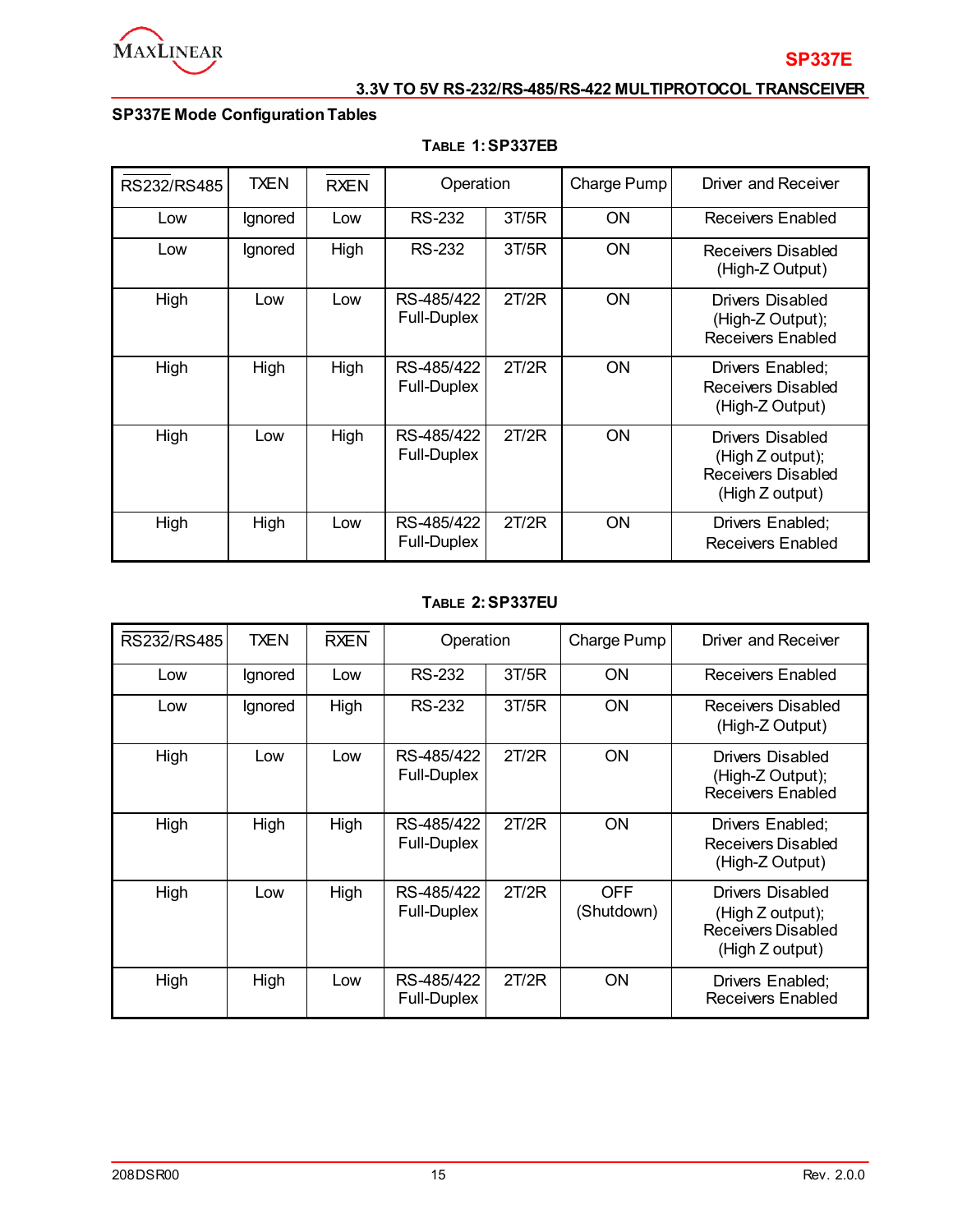



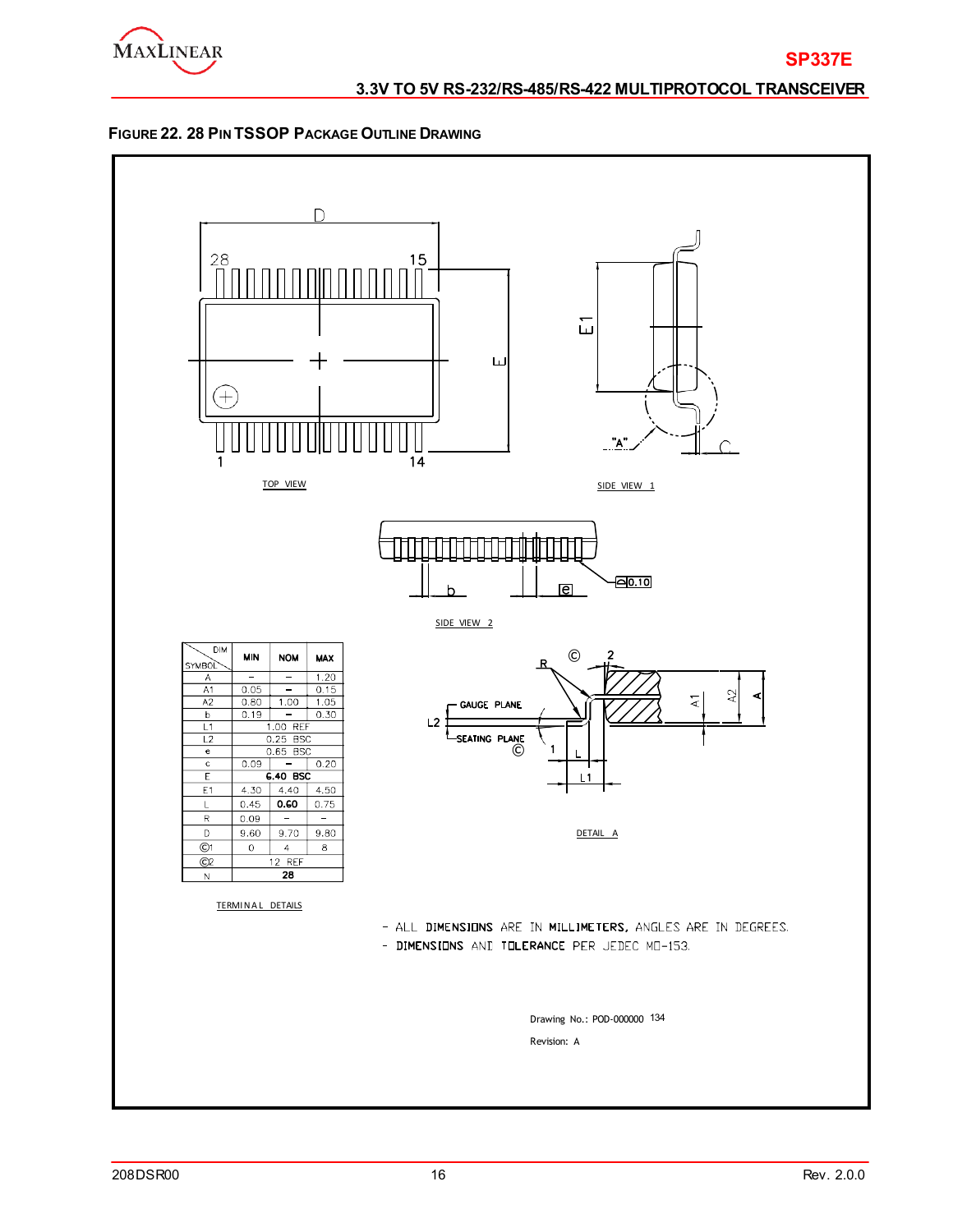